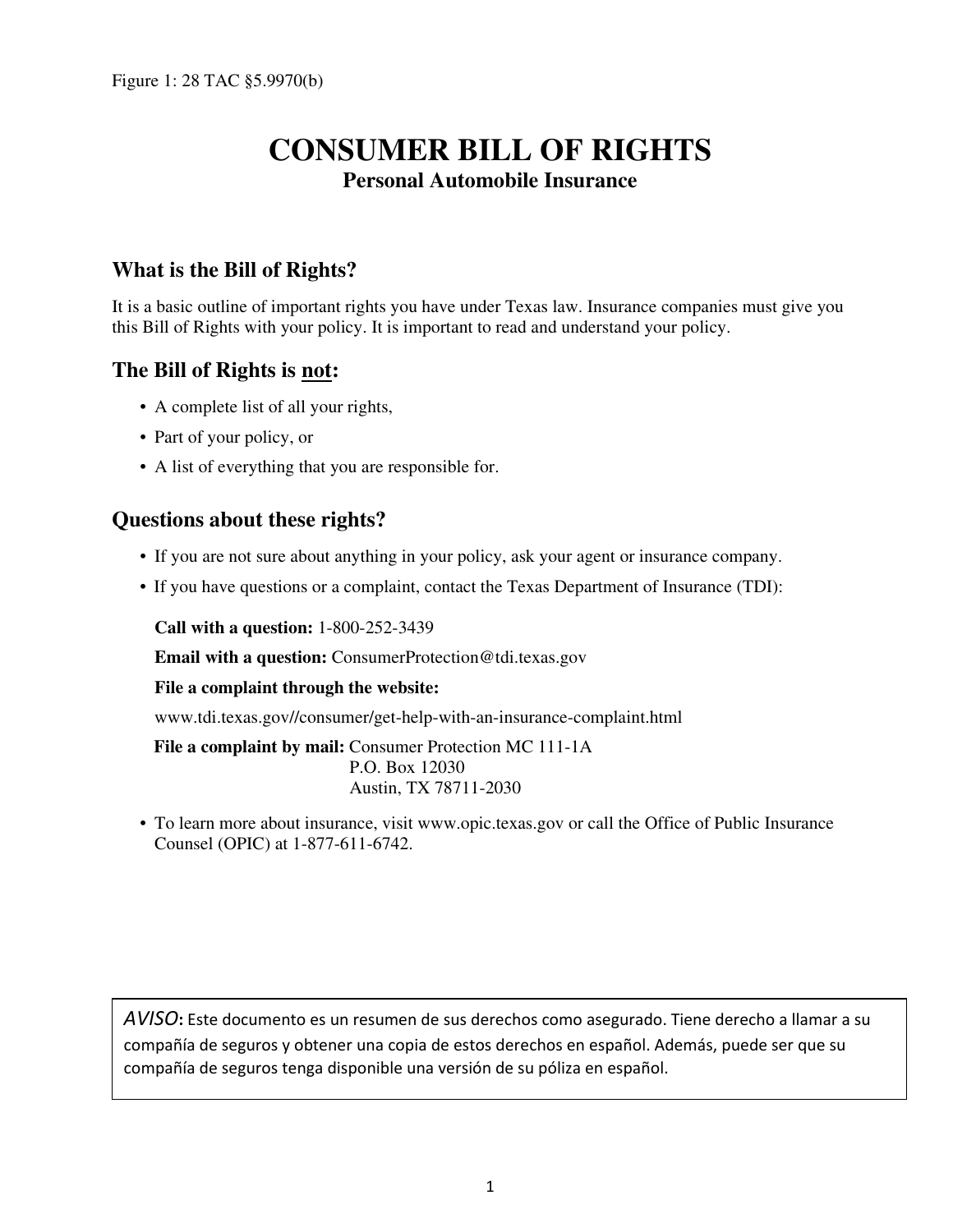# **Table of Contents**

| What You Should Know about Renewal, Cancellation, and Nonrenewal  4<br>14. Offer of uninsured/underinsured motorist and personal injury protection coverages  5 |    |  |
|-----------------------------------------------------------------------------------------------------------------------------------------------------------------|----|--|
|                                                                                                                                                                 | 1. |  |
|                                                                                                                                                                 | 2. |  |
|                                                                                                                                                                 | 3. |  |
|                                                                                                                                                                 |    |  |
|                                                                                                                                                                 |    |  |
|                                                                                                                                                                 | 5. |  |
|                                                                                                                                                                 | 6. |  |
|                                                                                                                                                                 | 7. |  |
|                                                                                                                                                                 | 8. |  |
|                                                                                                                                                                 | 9. |  |
|                                                                                                                                                                 |    |  |
|                                                                                                                                                                 |    |  |
|                                                                                                                                                                 |    |  |
|                                                                                                                                                                 |    |  |
|                                                                                                                                                                 |    |  |
|                                                                                                                                                                 |    |  |
|                                                                                                                                                                 |    |  |
|                                                                                                                                                                 |    |  |
|                                                                                                                                                                 |    |  |
|                                                                                                                                                                 |    |  |
|                                                                                                                                                                 |    |  |
|                                                                                                                                                                 |    |  |
|                                                                                                                                                                 |    |  |
|                                                                                                                                                                 |    |  |
|                                                                                                                                                                 |    |  |
|                                                                                                                                                                 |    |  |
|                                                                                                                                                                 |    |  |
|                                                                                                                                                                 |    |  |
|                                                                                                                                                                 |    |  |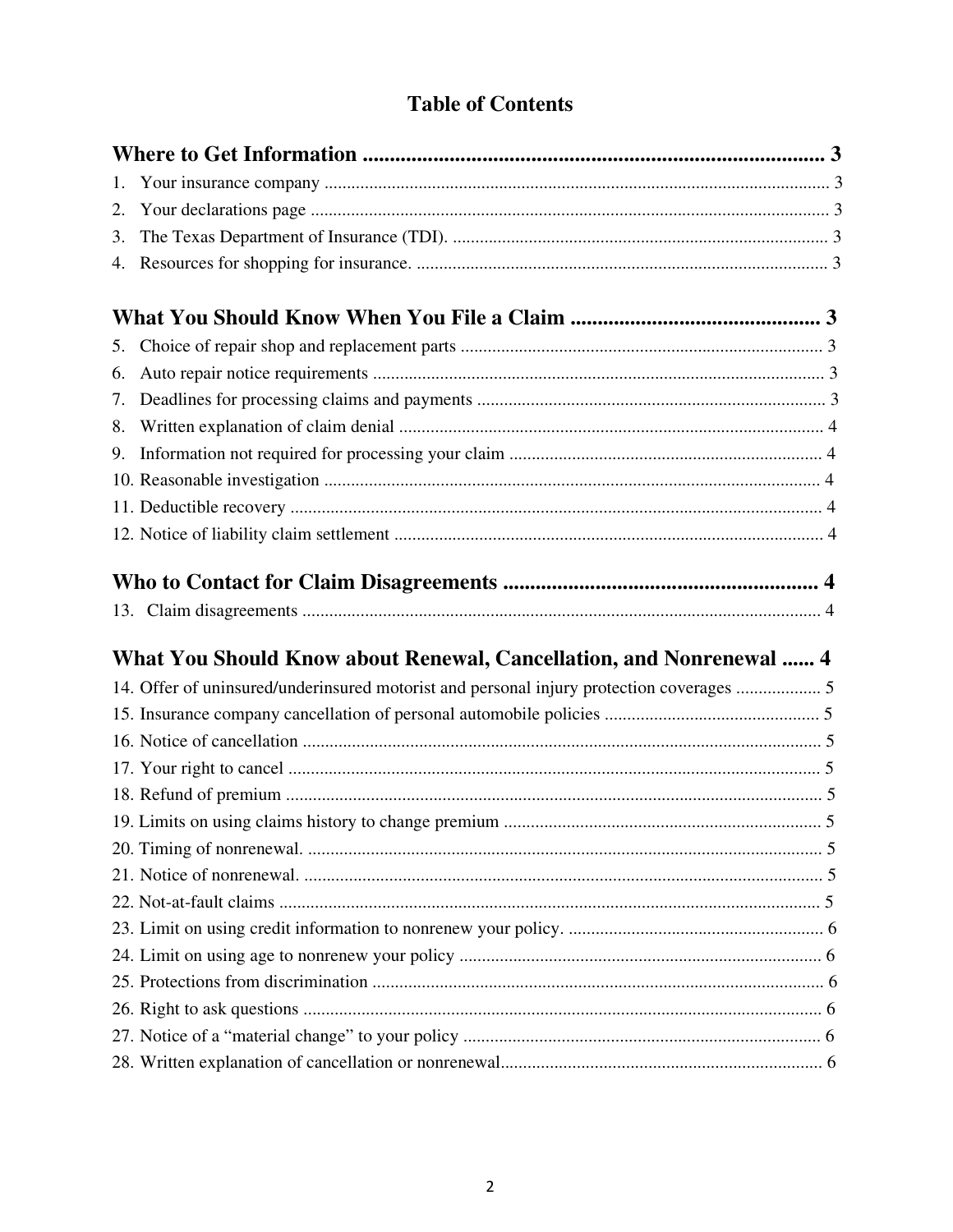# **Where to Get Information**

- **1. Your insurance company.** When you get a copy of your policy you will also get an "Important Notice" from the company. The notice explains how to contact your company and how to file a complaint. You may request a complete copy of your policy from your company at any time.
- **2. Your declarations page.** The declarations page, also called the "dec page," shows: (a) the name and address of your insurance company, (b) the dates your policy is in effect, (c) the insured vehicles and drivers, (d) any excluded drivers, (e) the amounts and types of coverage, and (f) your deductibles.
- **3. The Texas Department of Insurance (TDI).** You have the right to call TDI for free at 1-800-252- 3439 for information and help with a complaint against an insurer. You can also find information on the TDI website at www.tdi.texas.gov.
- **4. Resources for shopping for insurance.** The Office of Public Insurance Counsel (OPIC) and TDI developed www.HelpInsure.com to help you compare rates and coverages for different insurance companies. OPIC also has an online tool to help you compare policies. You can find this policy comparison tool at www.opic.texas.gov.

# **What You Should Know When You File a Claim**

- **5. Choice of repair shop and replacement parts.** You have the right to choose the repair shop and parts for your vehicle. An insurance company may not specify the brand, type, kind, age, vendor, supplier, or condition of parts or products used to repair your auto, but they are not required to pay more than a reasonable amount.
- **6. Auto repair notice requirements.** The insurance company must provide you a document about your rights regarding auto repairs as follows:
	- **Claims submitted by telephone:** Written notice within 3 business days or verbal notice during the call, followed by written notice within 15 business days;
	- **Claims submitted in person:** Written notice at the time you present your vehicle to an insurer, an insurance adjuster, or other person in connection with a claim for repair; or
	- **Claims submitted in writing (including email and fax):** Written notice must be provided within 3 business days of the insurance company receiving notice of the claim.
- **7. Deadlines for processing claims and payments.** When you file a claim on your own policy, the insurance company must meet these deadlines:
	- **Within 15 days after you file a claim:** The company must let you know they received your claim. The company must also start their investigation and ask you for any other information they need.
	- **Within 15 business days after they get all the information they need:** The company must approve or deny your claim in writing. They can extend this deadline up to **45 days** from the date they: (a) let you know they need more time and (b) tell you why.
	- **Within 5 business days after they let you know your claim is approved**: The company must pay the claim.

Note: TDI can extend these deadlines by 15 more days if there is a weather-related catastrophe.

If your company fails to meet these deadlines, you may be able to collect the claim amount, interest, and attorney's fees.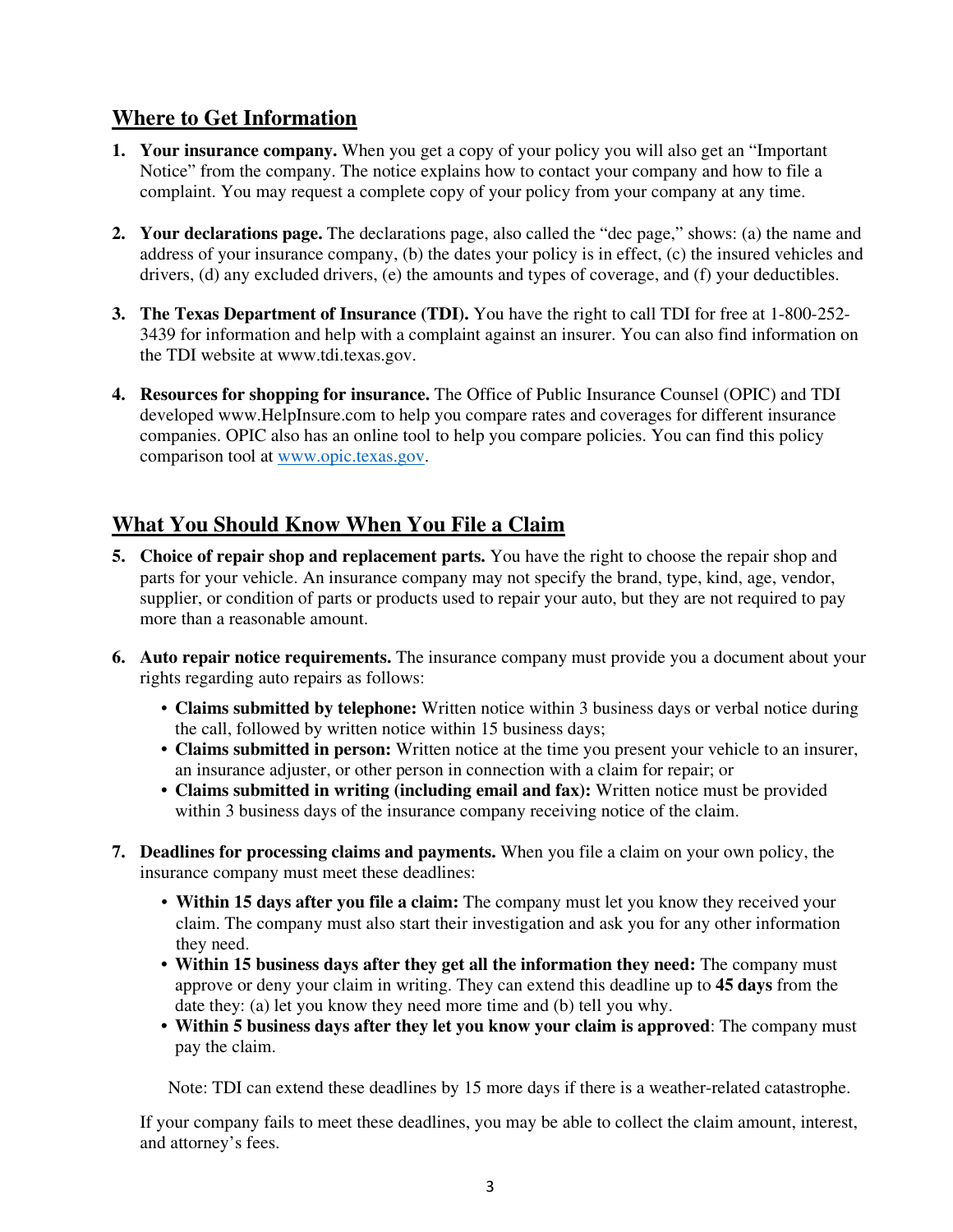- **8. Written explanation of claim denial.** Your insurance company must tell you in writing why your claim or part of your claim was denied.
- **9. Information not required for processing your claim.** Your insurance company can only ask for information reasonably needed for their claim investigation. However, they cannot ask for your federal income tax returns unless: (a) they get a court order or (b) your claim involves a fire loss, loss of profits, or lost income.
- **10. Reasonable investigation**. Your insurance company cannot refuse to pay your claim without a reasonable investigation of the claim. You should keep records of all claim communications (including notes from phone calls) and other claim documentation (including damage estimates and receipts).
- **11. Deductible recovery.** If another person may be liable for the damage to your auto and you (a) filed a claim, and (b) paid or owe a deductible on your own policy, then your insurance company must:
	- Take action to recover your deductible no later than 1 year from when your claim is paid; or
	- Refund your deductible; or
	- Notify you that they will not take action and allow you to try to collect your money (a) within 1 year from that date your claim is paid, or (b) at least 90 days before the statute of limitations expires (whichever date comes first).
- **12. Notice of liability claim settlement.** Liability means you are responsible for other people's injuries or damage to their property. Your insurance company must let you know in writing:
	- About the first offer to settle a claim against you within **10 days** after the offer is made.
	- About any claim settled against you within **30 days** after the date of the settlement.

# **Who to Contact for Claim Disagreements**

- **13. Claim disagreements.** You can dispute the amount of your claim payment or what is covered under your policy. You can:
	- Contact your insurance company.
	- Contact the repair person or shop.
	- Contact an attorney to advise you of your rights under the law. The State Bar of Texas can help you find an attorney.
	- Pay a qualified appraiser to examine the damage to your property.
	- File a complaint with TDI.

#### **What You Should Know about Renewal, Cancellation, and Nonrenewal**

**Renewal** means that your insurance company is extending your policy for another term.

#### **Cancellation** means that, **before the end of the policy period**, the insurance company:

- Terminates the policy;
- Gives you less coverage or limits your coverage; or
- Refuses to give additional coverage that you are entitled to under the policy.

"**Refusal to renew**" and "**nonrenewal**" are terms that mean your coverage ends **at the end of the policy period**. The policy period is shown on the declarations page of your policy.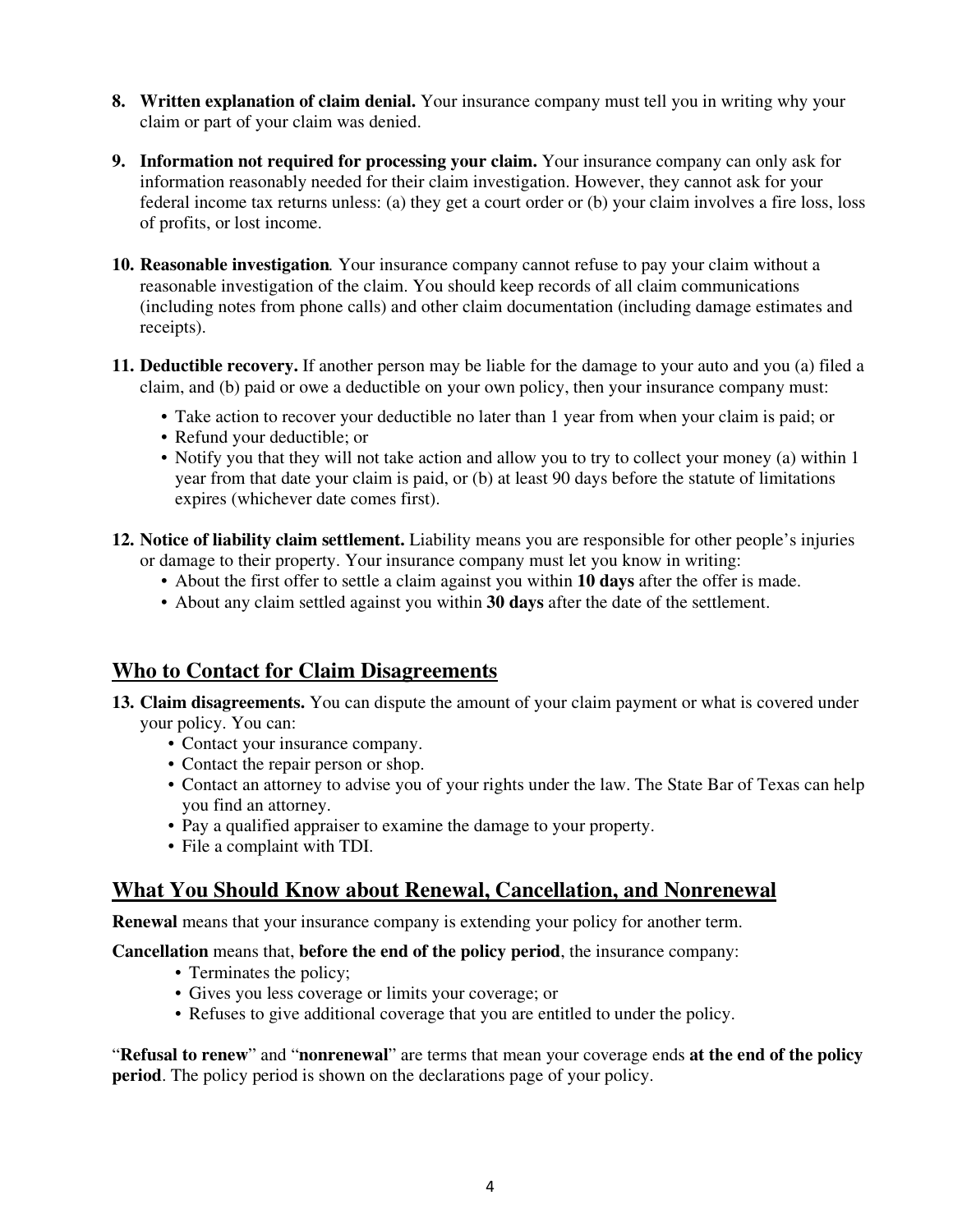- **14. Offer of uninsured/underinsured motorist and personal injury protection coverages.** Insurance companies must offer you Uninsured/Underinsured Motorist (UM/UIM) and Personal Injury Protection (PIP) coverage on a new policy. If you decline them, it must be in writing. The company is not required to reoffer these coverages upon renewal, but you may request them at any time.
- **15. Insurance company cancellation of personal automobile policies.** If your policy has been in effect for **60 days or more**, your company can only cancel your policy if:
	- You don't pay your premium when it is due;
	- You file a fraudulent claim;
	- TDI decides that keeping the policy violates the law;
	- Your driver's license or vehicle registration is suspended or revoked (unless you agree to exclude coverage for yourself as a driver under the policy); or
	- Any driver who lives with you, or who usually drives a vehicle covered by the policy, has their driver's license or vehicle registration suspended or revoked (unless you agree to exclude coverage for that person as a driver under the policy).
- **16. Notice of cancellation.** If your insurance company cancels your policy, they must let you know by mail at least **10 days** before the effective date of the cancellation. Check your policy because your company may give you more than 10 days' notice.
- **17. Your right to cancel.** You can cancel your policy at any time and get a refund of the unused premium.
- **18. Refund of premium.** If you or your insurance company cancel your policy, the company must refund any unused premium within 15 business days from:
	- the date the company receives notice of the cancellation or
	- the date of cancellation, whichever is later.

You must let your company know you want the refund sent to you. If not, they may refund the remaining premium by giving you a premium credit on the same policy.

- **19**. **Limits on using claims history to change premium**. Your insurance company can't change your premium solely because of a claim you file that is not paid or payable under your policy.
- **20. Timing of nonrenewal.** Your insurance company must renew your policy until it has been in effect for 1year. If your policy is renewed, your company must continue to renew your policy until the yearly anniversary of the original effective date.

For example, if your six-month policy was originally effective on January 1, 2050, your company must renew your policy until January 1, 2051. After that, your company may only refuse to renew your policy on the original effective date (in this example, January 1) of any future year.

- **21. Notice of nonrenewal.** Your insurance company must send you a notice that they are not renewing your policy. They must let you know at least **30 days** before your policy expires, or you can require them to renew your policy.
- **22**. **Not-at-fault claims.** Your insurance company cannot refuse to renew your policy solely because of anyone of the following:
	- Claims involving damage from a weather-related incident that do not involve a collision, like damage from hail, wind, or flood.